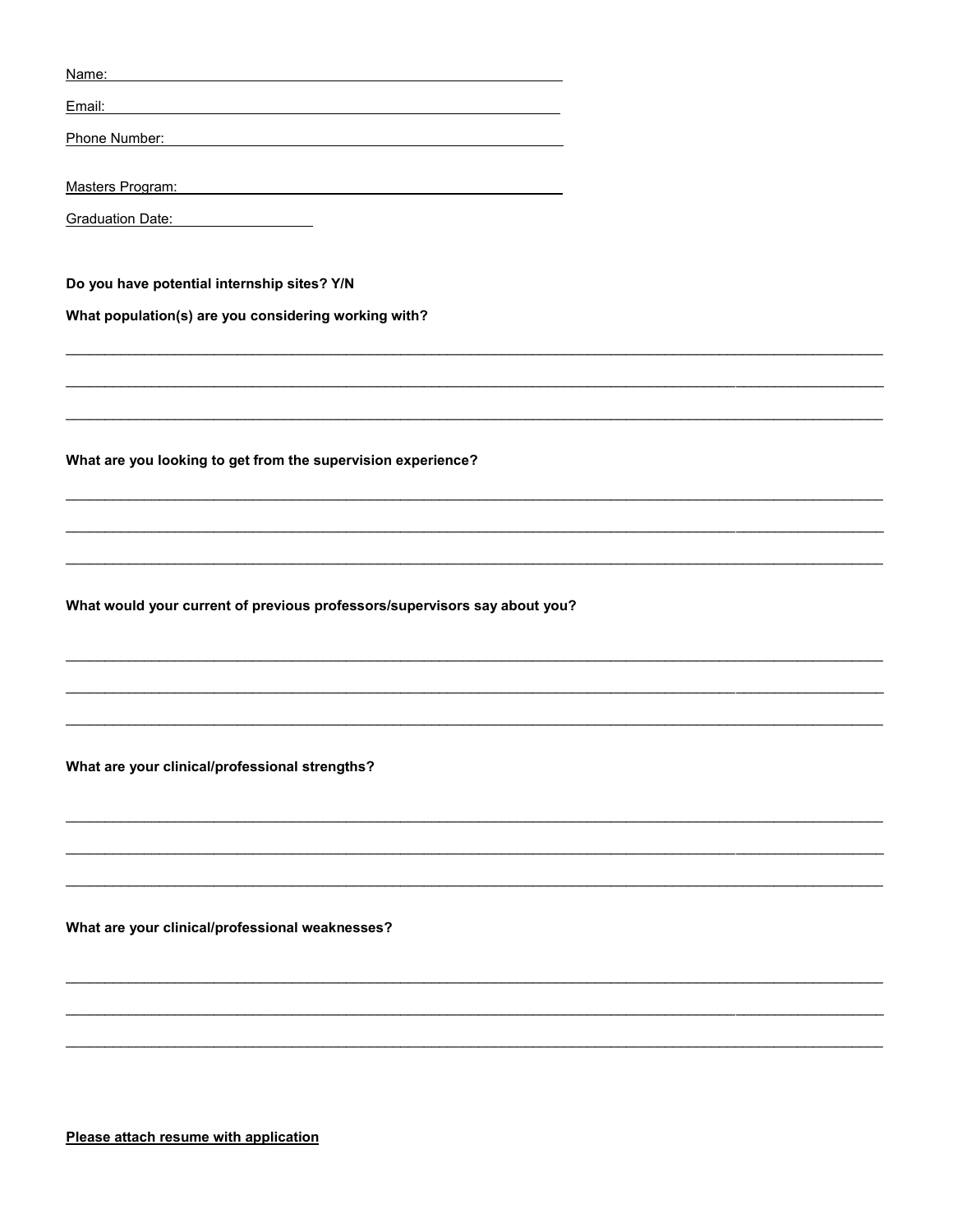## Supervisee Levels Questionnaire- Revised

Answer the items that follow in terms of your own current behavior. In responding to these items, use the following scale:

| Never<br>1                     | Rarely<br>2                                             | Sometimes<br>3 | Half the Time<br>4                                                                                                            | Often<br>5 | Most the Time<br>7<br>6                                                                                                                             | Always      |
|--------------------------------|---------------------------------------------------------|----------------|-------------------------------------------------------------------------------------------------------------------------------|------------|-----------------------------------------------------------------------------------------------------------------------------------------------------|-------------|
| Never                          | Rarely                                                  | Sometimes      | 1. I feel genuinely relaxed and comfortable in my counseling/therapy sessions.<br>Half the Time                               | Often      | Most the Time                                                                                                                                       | Always      |
| 1                              |                                                         | 3              | 4                                                                                                                             | 5          | 6                                                                                                                                                   | 7           |
| Never<br>1                     | Rarely                                                  | Sometimes<br>3 | 2. I am able to critique counseling tapes and gain insights with minimum help from my supervisor.<br>Half the Time<br>4       | Often<br>5 | Most the Time<br>6                                                                                                                                  | Always      |
| Never<br>1                     | Rarely                                                  | Sometimes<br>3 | 3. I am able to be spontaneous in counseling/therapy, yet my behavior is relevant.<br>Half the Time<br>4                      | Often<br>5 | Most the Time<br>6                                                                                                                                  | Always      |
| Never<br>1                     | Rarely                                                  | Sometimes<br>3 | 4. I lack self-confidence in establishing counseling relationships with diverse client types.<br>Half the Time<br>4           | Often<br>5 | Most the Time<br>6                                                                                                                                  | Always      |
| Never<br>1                     | Rarely                                                  | Sometimes<br>3 | 5. I am able to apply a consistent personalized rationale of human behavior in working with my clients.<br>Half the Time<br>4 | Often<br>5 | Most the Time                                                                                                                                       | Always      |
| Never<br>1                     | Rarely                                                  | Sometimes<br>3 | Half the Time<br>4                                                                                                            | Often<br>5 | 6. I tend to get confused when things don't go according to plan and lack confidence in the ability to handle the unexpected.<br>Most the Time<br>6 | Always      |
| Never<br>1                     | Rarely                                                  | Sometimes<br>3 | 7. The overall quality of my work fluctuates; on some days I do well, on other days I do poorly.<br>Half the Time<br>4        | Often<br>5 | Most the Time<br>6                                                                                                                                  | Always      |
| Never<br>1                     | Rarely<br>2                                             | Sometimes<br>3 | 8. I depend on my supervision considerably in figuring out how to deal with my clients.<br>Half the Time<br>4                 | Often<br>5 | Most the Time<br>6                                                                                                                                  | Always<br>7 |
| Never                          | 9. I feel comfortable confronting my clients.<br>Rarely | Sometimes<br>3 | Half the Time<br>4                                                                                                            | Often<br>5 | Most the Time<br>6                                                                                                                                  | Always      |
|                                |                                                         |                |                                                                                                                               |            | 10. Much of the time in counseling/therapy I find myself thinking about my next response instead of fitting my intervention into the                |             |
| overall picture.<br>Never<br>1 | Rarely<br>2                                             | Sometimes<br>3 | Half the Time<br>4                                                                                                            | Often<br>5 | Most the Time<br>6                                                                                                                                  | Always<br>7 |
| Never<br>1                     | 11. My motivation fluctuates from day to day.<br>Rarely | Sometimes<br>3 | Half the Time<br>4                                                                                                            | Often<br>5 | Most the Time<br>6                                                                                                                                  | Always      |
| Never                          | Rarely                                                  | Sometimes<br>3 | 12. At times, I wish my supervisor could be in the counseling/therapy session to lend me a hand.<br>Half the Time<br>4        | Often<br>5 | Most the Time<br>6                                                                                                                                  | Always      |
| Never                          | Rarely                                                  | Sometimes<br>3 | Half the Time<br>4                                                                                                            | Often<br>5 | 13. During counseling/therapy sessions, I find it difficult to concentrate because of my concern about my own performance.<br>Most the Time<br>6    | Always      |
| Never                          | Rarely                                                  | Sometimes<br>3 | Half the Time<br>4                                                                                                            | Often<br>5 | 14. Although at times I really want advice/feedback from my supervisor, at other times I really want to do things my own way.<br>Most the Time<br>6 | Always<br>7 |
| Never<br>1                     | Rarely<br>2                                             | Sometimes<br>3 | 15. Sometimes the client's situation seems so hopeless, I just don't know what to do.<br>Half the Time<br>4                   | Often<br>5 | Most the Time<br>6                                                                                                                                  | Always      |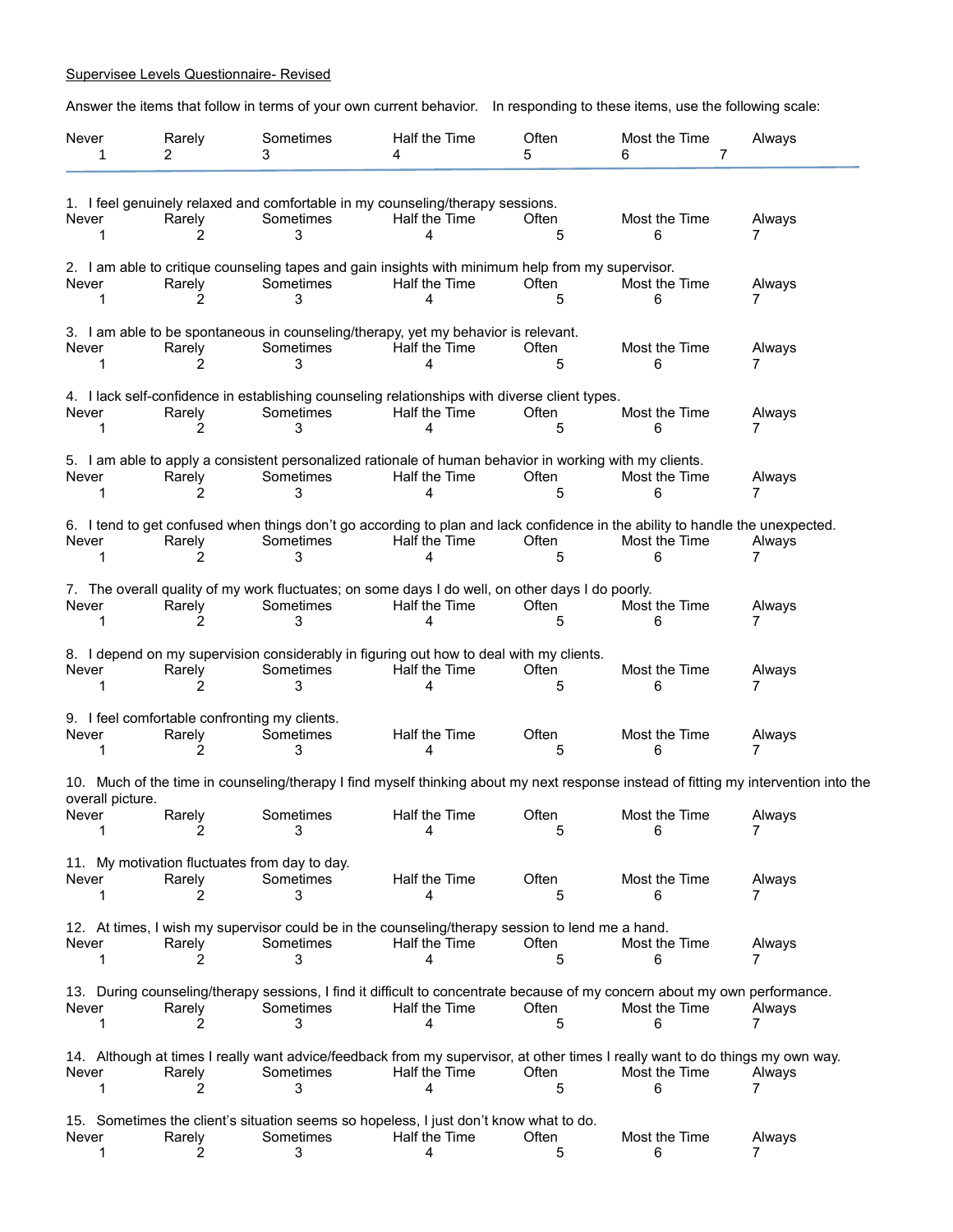| Never<br>1                                                                                                                                    |                                                                                                                                                                | Rarely<br>2                          | Sometimes<br>3                                                                          | 16. It is important that my supervisor allow me to make my own mistakes.<br>Half the Time<br>4                                              | Often<br>5 | Most the Time<br>6 | Always<br>7 |  |  |  |
|-----------------------------------------------------------------------------------------------------------------------------------------------|----------------------------------------------------------------------------------------------------------------------------------------------------------------|--------------------------------------|-----------------------------------------------------------------------------------------|---------------------------------------------------------------------------------------------------------------------------------------------|------------|--------------------|-------------|--|--|--|
| 17. Given my current state of professional development, I believe I know when I need consultation from my supervisor and when I<br>don't.     |                                                                                                                                                                |                                      |                                                                                         |                                                                                                                                             |            |                    |             |  |  |  |
| Never<br>1                                                                                                                                    |                                                                                                                                                                | Rarely<br>2                          | Sometimes<br>3                                                                          | Half the Time<br>4                                                                                                                          | Often<br>5 | Most the Time<br>6 | Always      |  |  |  |
| Never<br>1                                                                                                                                    |                                                                                                                                                                | Rarely<br>2                          | 18. Sometimes I question how suited I am to be a counselor/therapist.<br>Sometimes<br>3 | Half the Time<br>4                                                                                                                          | Often<br>5 | Most the Time<br>6 | Always<br>7 |  |  |  |
| Never<br>1                                                                                                                                    |                                                                                                                                                                | Rarely                               | Sometimes<br>3                                                                          | 19. Regarding counseling/therapy, I view my supervisor as a teacher/mentor.<br>Half the Time<br>4                                           | Often<br>5 | Most the Time<br>6 | Always      |  |  |  |
| Never<br>1                                                                                                                                    |                                                                                                                                                                | Rarely<br>2                          | Sometimes<br>3                                                                          | 20. Sometimes I feel that counseling/therapy is so complex that I never will be able to learn it all.<br>Half the Time<br>4                 | Often<br>5 | Most the Time<br>6 | Always<br>7 |  |  |  |
| 21. I believe I know my strengths and weaknesses as a counselor sufficiently well to understand my professional potential and<br>limitations. |                                                                                                                                                                |                                      |                                                                                         |                                                                                                                                             |            |                    |             |  |  |  |
| Never<br>1                                                                                                                                    |                                                                                                                                                                | Rarely<br>2                          | Sometimes<br>3                                                                          | Half the Time<br>4                                                                                                                          | Often<br>5 | Most the Time<br>6 | Always<br>7 |  |  |  |
| Never<br>1                                                                                                                                    |                                                                                                                                                                | Rarely<br>2                          | Sometimes<br>3                                                                          | 22. Regarding my counseling/therapy, I view my supervisor as a peer/colleague.<br>Half the Time<br>4                                        | Often<br>5 | Most the Time<br>6 | Always<br>7 |  |  |  |
| Never<br>1                                                                                                                                    |                                                                                                                                                                | Rarely                               | Sometimes<br>3                                                                          | 23. I think I know myself well and am able to integrate that into my therapeutic style.<br>Half the Time<br>4                               | Often<br>5 | Most the Time<br>6 | Always<br>7 |  |  |  |
| Never<br>1                                                                                                                                    |                                                                                                                                                                | Rarely<br>2                          | Sometimes<br>3                                                                          | 24. I find I am able to understand my client's view of the world, yet help them to objectively evaluate alternatives.<br>Half the Time<br>4 | Often<br>5 | Most the Time<br>6 | Always<br>7 |  |  |  |
|                                                                                                                                               |                                                                                                                                                                | doesn't change much from day to day. |                                                                                         | 25. At my current level of professional development, my confidence in my abilities is such that my desire to do counseling/therapy          |            |                    |             |  |  |  |
| Never<br>1                                                                                                                                    |                                                                                                                                                                | Rarely                               | Sometimes<br>3                                                                          | Half the Time                                                                                                                               | Often<br>5 | Most the Time<br>6 | Always<br>7 |  |  |  |
| Never                                                                                                                                         |                                                                                                                                                                | Rarely                               | Sometimes                                                                               | 26. I find I am able to empathize with my clients feeling states, but still help them focus on problem resolution.<br>Half the Time         | Often<br>5 | Most the Time<br>6 | Always      |  |  |  |
| Never                                                                                                                                         |                                                                                                                                                                | Rarely                               | Sometimes<br>З                                                                          | 27. I am able to adequately assess my interpersonal impact on clients and use that knowledge therapeutically.<br>Half the Time<br>4         | Often<br>5 | Most the Time<br>6 | Always      |  |  |  |
| Never                                                                                                                                         |                                                                                                                                                                | Rarely                               | Sometimes                                                                               | 28. I am adequately able to assess the client's interpersonal impact on me and use that therapeutically.<br>Half the Time                   | Often<br>5 | Most the Time<br>6 | Always<br>7 |  |  |  |
|                                                                                                                                               |                                                                                                                                                                | involvement with my clients.         |                                                                                         | 29. I believe I exhibit a consistent professional objectivity and ability to work within my role as a counselor without undue over-         |            |                    |             |  |  |  |
| Never                                                                                                                                         |                                                                                                                                                                | Rarely                               | Sometimes<br>3                                                                          | Half the Time                                                                                                                               | Often<br>5 | Most the Time<br>6 | Always      |  |  |  |
|                                                                                                                                               | 30. I believe I exhibit a consistent professional objectivity and ability to work within my role as a counselor without excessive<br>distance from my clients. |                                      |                                                                                         |                                                                                                                                             |            |                    |             |  |  |  |
| Never<br>1                                                                                                                                    |                                                                                                                                                                | Rarely                               | Sometimes<br>3                                                                          | Half the Time<br>4                                                                                                                          | Often<br>5 | Most the Time<br>6 | Always      |  |  |  |